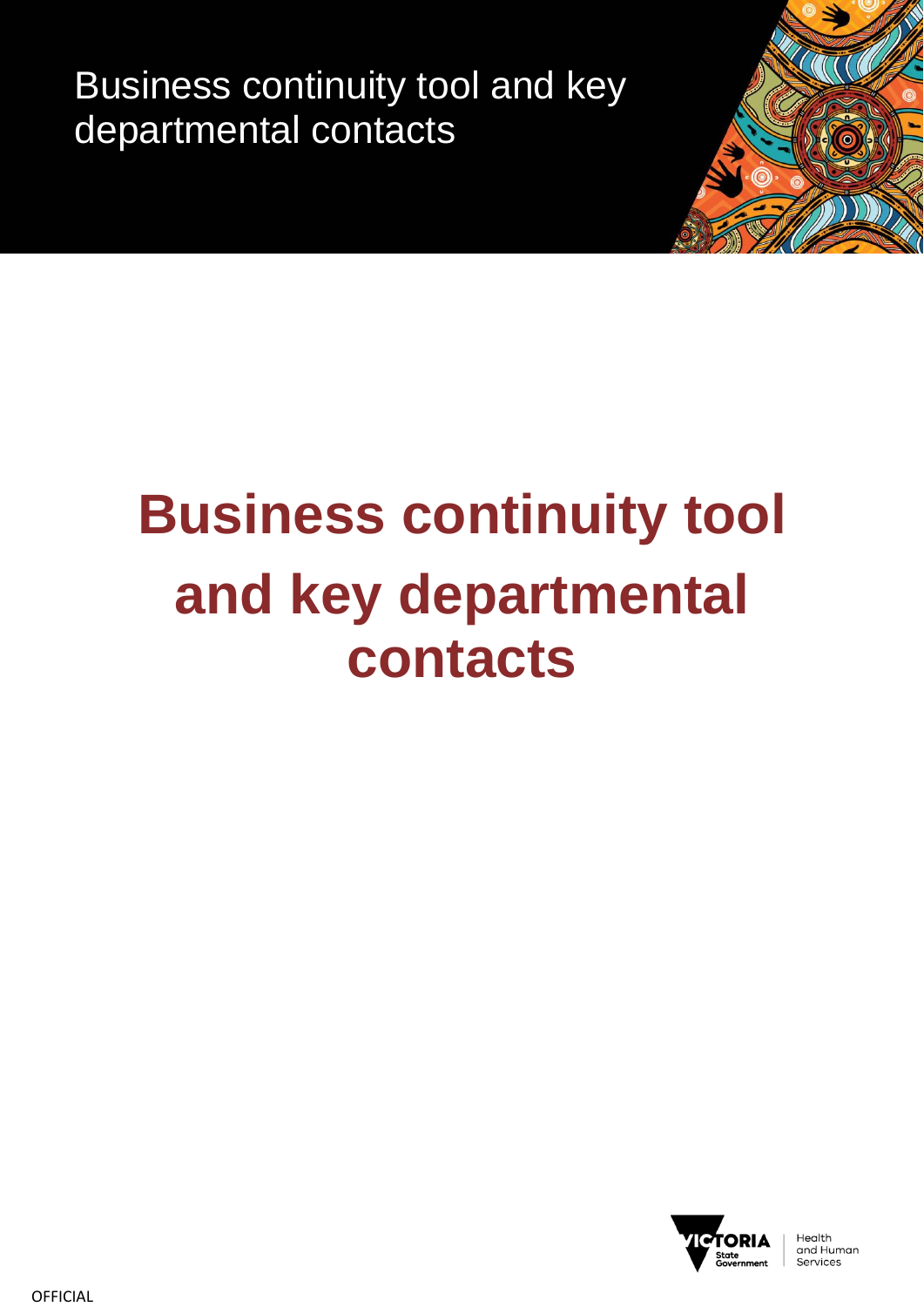## **Scope and purpose of this tool**

The Aboriginal community services sector provides services to many Aboriginal Victorians experiencing vulnerability. Aboriginal people who are disadvantaged or vulnerable are impacted by the current pandemic due to their lack of personal, social and financial resources. It is acknowledged that the economic impact of the pandemic, and the stresses that can accompany self-isolation and social distancing, may lead to increased demand on community services from vulnerable Victorians during the recovery stage and for some time thereafter.

This tool should be used to support services to prepare business continuity plans in line with Department of Health and Human Services guidance to the community services sector for Stage 1 and Stage 2 of the Four Stage Pandemic Response. Stage 3 of the Pandemic Response involves the activation of contingency plans and a focus on the maintenance of services that have been assessed as essential. Sector specific plans are under development and will provide more detailed guidance for each sector to support business continuity and contingency arrangements during Stage 3 of the Pandemic Response.

This business continuity tool should be considered alongside the Community Service Organisations (CSOs) plan [at](https://fac.dhhs.vic.gov.au/sites/default/files/2020-03/COVID-19%20%20%20Plan%20for%20the%20Victorian%20Community%20Services%20Sector%2025%20March%20%20-%20Final%20for%20distribution.docx) [this link,](https://fac.dhhs.vic.gov.au/sites/default/files/2020-03/COVID-19%20%20%20Plan%20for%20the%20Victorian%20Community%20Services%20Sector%2025%20March%20%20-%20Final%20for%20distribution.docx) and other materials provided by the Department of Health and Human Services and the Department of Health to determine how COVID-19 may impact their services, residents or clients and their workforce, and to determine further planning, preparedness and action as required.

This tool can be used in the business continuity planning stage and can inform more detailed, sector specific plans and should be read in conjunction with updated information found at the [Funded Agency Channel.](https://fac.dhhs.vic.gov.au/)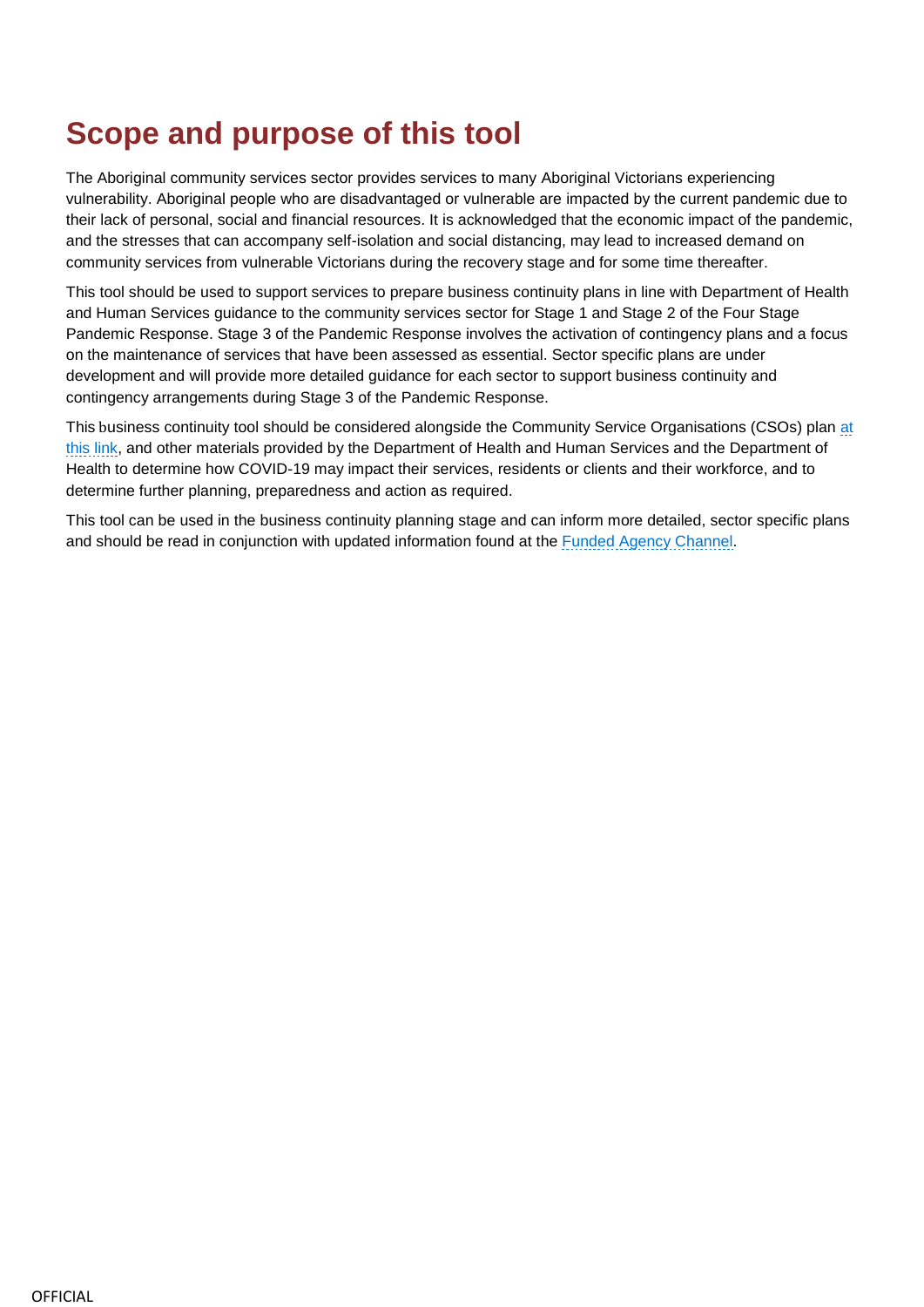| <b>Business continuity plan tool</b><br>Make sure that your plan considers what is needed during each stage |                                                                                                                                                                                                                                                                                                                                                                                                                                                                                        |                                                                                                                                                                                                                                                                                                                                                                                                                                                          |  |
|-------------------------------------------------------------------------------------------------------------|----------------------------------------------------------------------------------------------------------------------------------------------------------------------------------------------------------------------------------------------------------------------------------------------------------------------------------------------------------------------------------------------------------------------------------------------------------------------------------------|----------------------------------------------------------------------------------------------------------------------------------------------------------------------------------------------------------------------------------------------------------------------------------------------------------------------------------------------------------------------------------------------------------------------------------------------------------|--|
| <b>What is needed?</b>                                                                                      | <b>What to think about</b>                                                                                                                                                                                                                                                                                                                                                                                                                                                             | <b>What to include</b>                                                                                                                                                                                                                                                                                                                                                                                                                                   |  |
| 1. Preparation - Business impact analysis                                                                   | does the current business continuity plan (BCP)<br>include COVID-19 impacts and response?<br>assess the factors that could potentially harm<br>your business to create a business impact<br>analysis (BIA)<br>include your senior management and key<br>stakeholders to review your BIA and to ensure<br>visibility                                                                                                                                                                    | Protocols for: Infection prevention and outbreak,<br>identification and management - training and support<br>for staff<br><b>Consider the setting:</b><br>ongoing client care, following cases and visitor<br>$\bullet$<br>access<br>facility based care versus at home care in the<br>$\bullet$<br>community<br>escalation of care to other settings, such as the<br>hospital<br>review the budget and make necessary<br>adjustments to expenditure     |  |
| 2. Recovery strategy - Resources and tools                                                                  | identify and document all resource requirements<br>based on the BIA completed in the previous step<br>determine a plausible recovery strategy based on<br>$\bullet$<br>the needs of the business and the BIA<br>document and implement that strategy                                                                                                                                                                                                                                   | infrastructure, facility management and cleaning<br>$\bullet$<br>workforce - manage staff reductions and<br>$\bullet$<br>absenteeism (20 - 30%)<br>finalise arrangements for seasonal flu<br>vaccinations for residents, staff and volunteers<br>are there any health care needs that can be<br>managed now?                                                                                                                                             |  |
| 3. Plan development - Communication and<br>information                                                      | develop the framework for the BCP<br>establish and organise the recovery teams<br>develop a plan for relocation in the case of<br>disruption or disaster<br>create an IT disaster recovery plan within BCP<br>and circulate document to staff and management<br>prior to approval<br>ensure that your plan aligns with COVID-19 Plan<br>for the Victorian Community Services Sector<br>https://fac.dhhs.vic.gov.au/news/released-covid-<br>19-plan-victorian-community-services-sector | A business continuity plan template<br>https://resilience.acoss.org.au/the-six-<br>steps/leading-resilience/emergency-<br>management-prevention-preparedness-<br>response-recovery<br>activate community support<br>$\bullet$<br>local social infrastructure (like neighbourhood<br>$\bullet$<br>houses), utilise existing social connection<br>networks and wider family networks<br>visits, use of technology, social media, regular<br>phone contacts |  |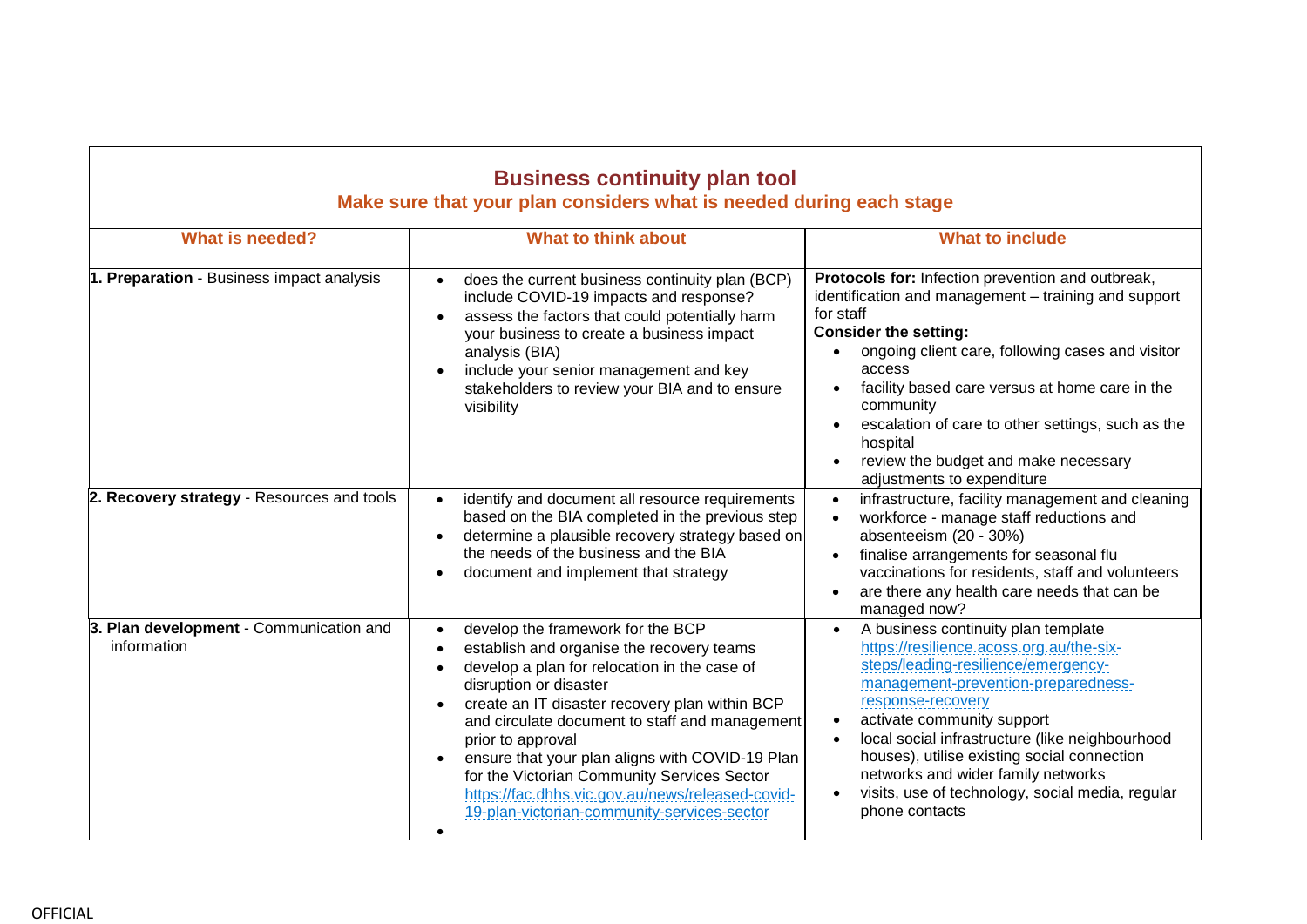| 4. Implementation - Testing and exercises | create a test plan and subsequent exercises that<br>can be performed by the business to ensure that<br>the BCP works successfully<br>update the BCP as needed based on the tests | visits, use of technology, social media, regular<br>phone contacts |
|-------------------------------------------|----------------------------------------------------------------------------------------------------------------------------------------------------------------------------------|--------------------------------------------------------------------|
|                                           | and exercises                                                                                                                                                                    |                                                                    |

## **Template outlining four key stages on an effective business continuity plan**

| <b>Preparation</b><br><b>Business impact analysis</b> |                                                                                                                                                                                                                                                                                                                                                                                                                                                                                                                         |             |            |
|-------------------------------------------------------|-------------------------------------------------------------------------------------------------------------------------------------------------------------------------------------------------------------------------------------------------------------------------------------------------------------------------------------------------------------------------------------------------------------------------------------------------------------------------------------------------------------------------|-------------|------------|
| <b>Action</b>                                         | <b>Details</b>                                                                                                                                                                                                                                                                                                                                                                                                                                                                                                          | <b>When</b> | <b>Who</b> |
| Assess factors that may impact<br>on your business    | Rapidly review and identify the current business model in relation to the<br>needs of your:<br>clients<br>business model and your business partners<br>state-wide and local responses to COVID-19<br>maintain contact with key stakeholders to develop consistent<br>service responses including key messages and continuity<br>planning (the Department of Health and Human Services, peak<br>bodies, your local community and business partners)<br>understand the roles and responsibilities that different agencies |             |            |
|                                                       | and organisations play with regards to governance and<br>management<br>Identify risks to:<br>Aboriginal families and communities<br>resourcing - staff, equipment and funding support<br>operational procedures, budget and expenditure<br>protocols and regulatory frameworks<br>monitoring and reporting your response                                                                                                                                                                                                |             |            |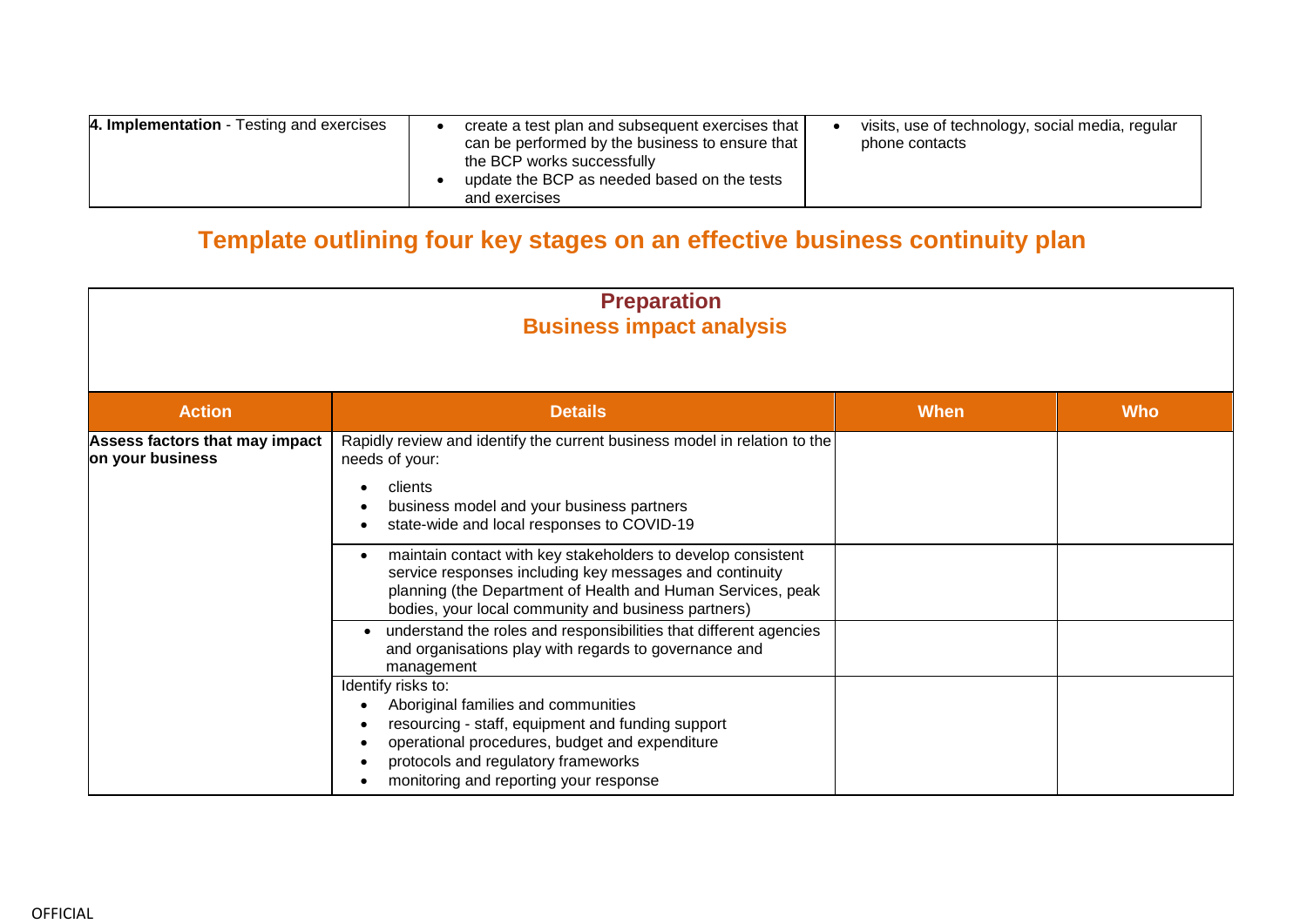| <b>Create a business impact</b><br>analysis | document findings and share with senior staff and management<br>use the Strengths - Weaknesses - Opportunities - Threats<br>(SWOT) analysis to structure your report (search for SWOT<br>analysis to find free templates on the internet) |  |
|---------------------------------------------|-------------------------------------------------------------------------------------------------------------------------------------------------------------------------------------------------------------------------------------------|--|
| <b>Review the impact analysis</b>           | consult with senior management and key organisational<br>stakeholders about managing the risks identified and discuss<br>potential organisational responses                                                                               |  |

| <b>Recovery strategy</b><br><b>Resources and tools</b> |                                                                                                                                                                                                                                                                                                                                                                                                                                                                                                                                                                                                                                                                                                                                                  |             |            |
|--------------------------------------------------------|--------------------------------------------------------------------------------------------------------------------------------------------------------------------------------------------------------------------------------------------------------------------------------------------------------------------------------------------------------------------------------------------------------------------------------------------------------------------------------------------------------------------------------------------------------------------------------------------------------------------------------------------------------------------------------------------------------------------------------------------------|-------------|------------|
| <b>Action</b>                                          | <b>Details</b>                                                                                                                                                                                                                                                                                                                                                                                                                                                                                                                                                                                                                                                                                                                                   | <b>When</b> | <b>Who</b> |
| Identify and document all<br>resource requirements     | infection prevention and outbreak identification, and management<br>training and support for staff                                                                                                                                                                                                                                                                                                                                                                                                                                                                                                                                                                                                                                               |             |            |
| Determine a plausible recovery<br>strategy             | <b>Human resources</b><br>train staff in alternative roles to prevent interruption to service<br>delivery due to staff absenteeism<br>allow for adjustment of rosters to accommodate absenteeism<br>establish policies and interim protocols for employee<br>compensation and/or leave<br>manage staff exposed to the pandemic and develop<br>policies for returning to work<br>https://www.dhhs.vic.gov.au/coronavirus-covid-19-transmission-<br>reduction-measures.<br>identify services or programs that can be postponed,<br>reduced or stopped<br>identify additional staff that may be required in the event of a surge<br>of COVID-19<br>train staff in the use of new and/or unfamiliar equipment $-IT$<br>information sharing products. |             |            |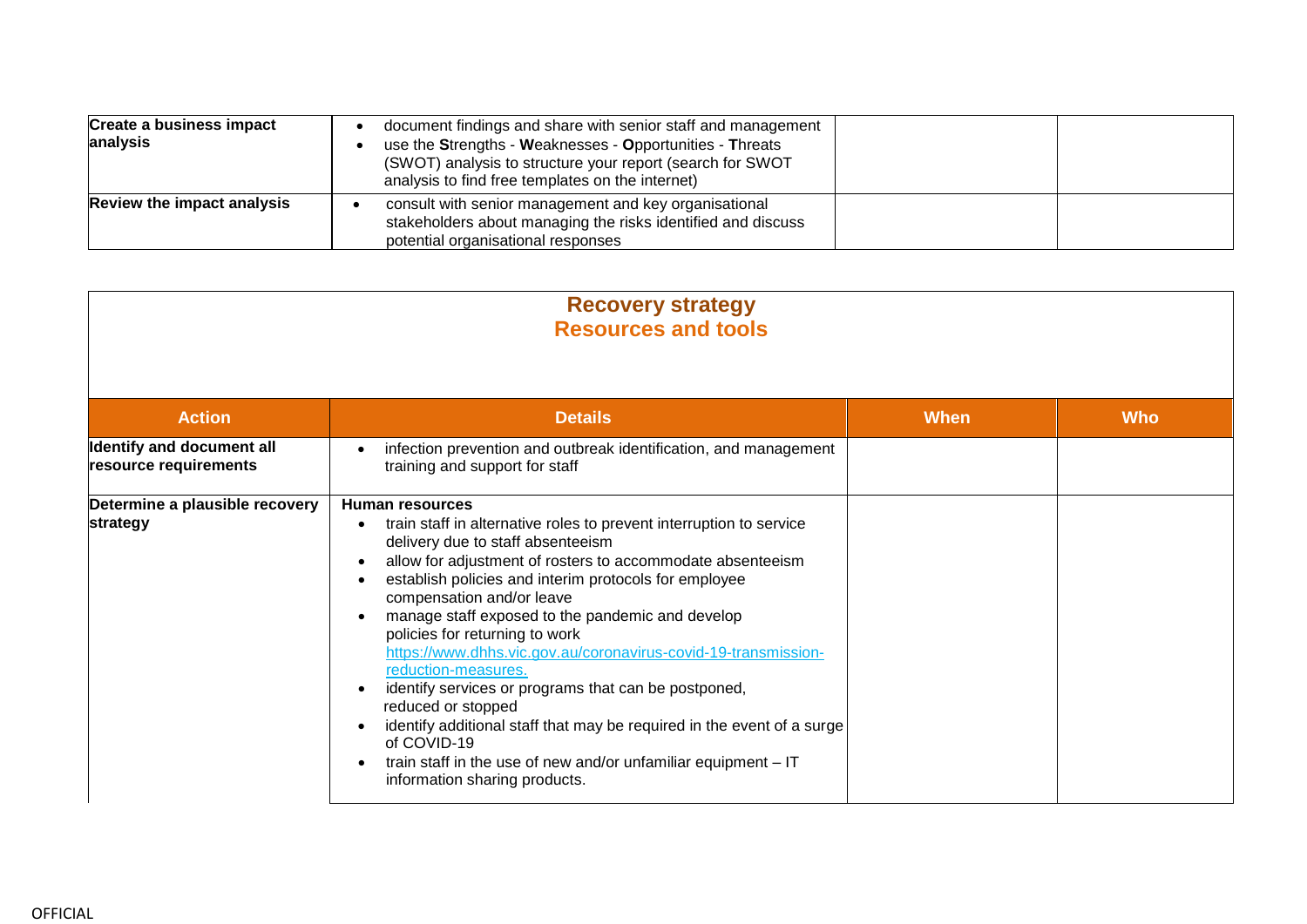|                                                 | <b>Equipment</b><br>explore information sharing technologies to enable remote access<br>to business documents and critical resources<br>audit current stock and closely monitor<br>identify any additional equipment for staff and clients - this will<br>inform your need to order equipment. |  |
|-------------------------------------------------|------------------------------------------------------------------------------------------------------------------------------------------------------------------------------------------------------------------------------------------------------------------------------------------------|--|
|                                                 | <b>Funding support</b><br>monitor potential sources of funding or additional support provided<br>by government, the business community, peak bodies or other<br>mechanisms                                                                                                                     |  |
| Document and implement the<br>recovery strategy | <b>Documentation</b><br>collate documentation around your business continuity planning<br>and be ready to submit it to funding agencies at short notice                                                                                                                                        |  |
|                                                 | <b>Communications</b><br>Share your strategy with key stakeholders:<br>workforce and clients<br>local community, government and funding bodies.                                                                                                                                                |  |

| <b>Plan development</b><br><b>Communication and information</b> |                                                                                                                                                                                                                                                                                                                                                                                                                                                                                |      |            |
|-----------------------------------------------------------------|--------------------------------------------------------------------------------------------------------------------------------------------------------------------------------------------------------------------------------------------------------------------------------------------------------------------------------------------------------------------------------------------------------------------------------------------------------------------------------|------|------------|
| <b>Action</b>                                                   | <b>Details</b>                                                                                                                                                                                                                                                                                                                                                                                                                                                                 | When | <b>Who</b> |
| Develop a framework for the<br>business continuity plan         | <b>Monitor incoming communications</b><br>maintain contact with key stakeholders<br>ensure that your plan aligns with COVID-19 Plan for the Victorian<br><b>Community Services Sector</b><br>https://fac.dhhs.vic.gov.au/news/released-covid-19-plan-victorian-<br>community-services-sector<br>A business continuity plan template<br>https://resilience.acoss.org.au/the-six-steps/leading-<br>resilience/emergency-management-prevention-preparedness-<br>response-recovery |      |            |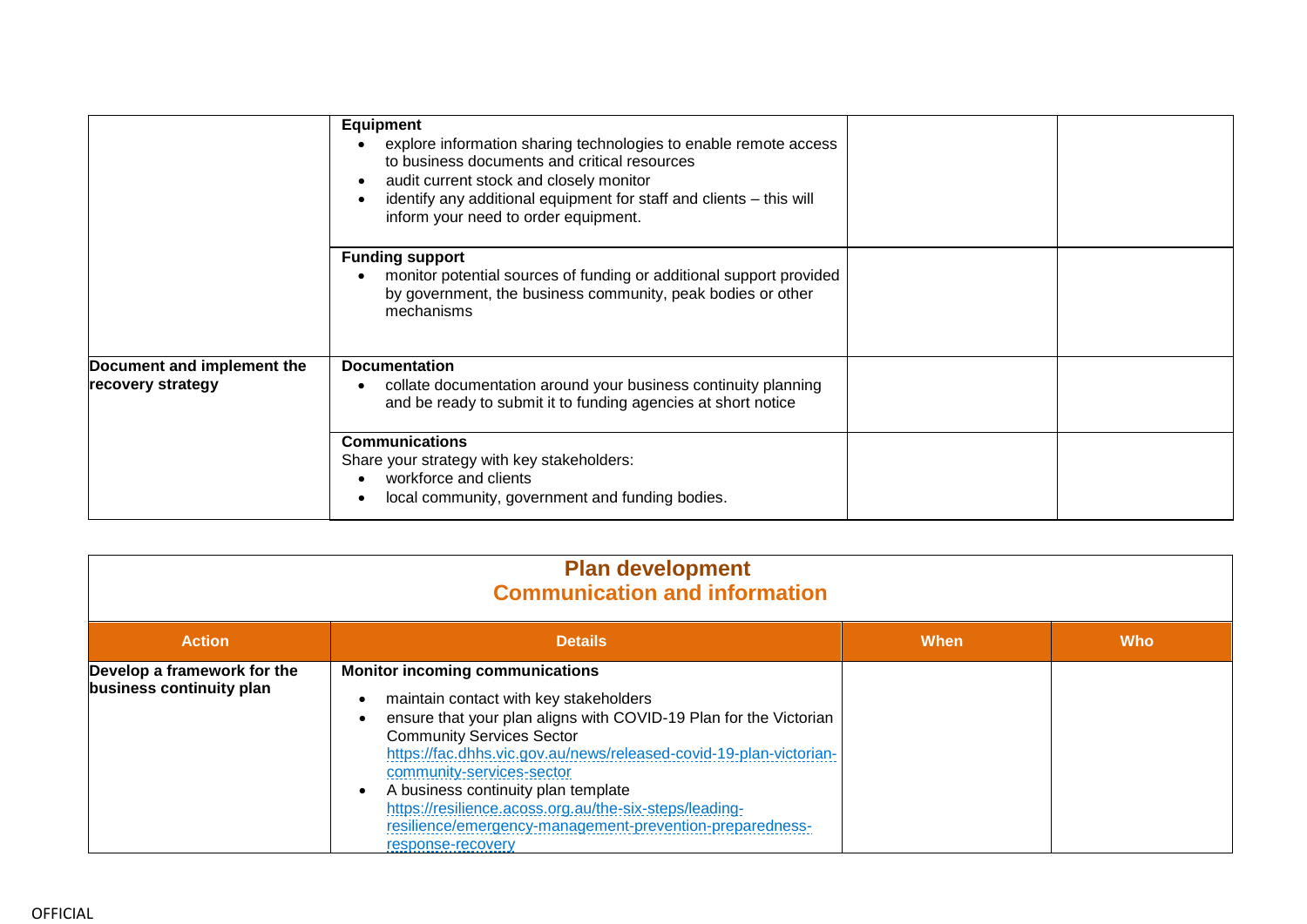|                                                                                       | identify local Aboriginal and non-Aboriginal community sector<br>partners to support the management of service pandemic<br>responses such as COVID-19 committees<br>identify services or programs that can be postponed, reduced or<br>stopped if required during a pandemic to minimise service<br>disruption                       |  |
|---------------------------------------------------------------------------------------|--------------------------------------------------------------------------------------------------------------------------------------------------------------------------------------------------------------------------------------------------------------------------------------------------------------------------------------|--|
| <b>Establish and organise recovery</b>                                                | <b>Review</b>                                                                                                                                                                                                                                                                                                                        |  |
| teams                                                                                 | Discuss the management of COVID-19 and strategies to:<br>prevent and contain infections that will be implemented<br>respond to infection risks in your local community, including<br>adaption when risks change within the community                                                                                                 |  |
| Develop a relocation plan in the                                                      | <b>Action</b>                                                                                                                                                                                                                                                                                                                        |  |
| case of disruption or disaster                                                        | postpone non-essential / routine meetings, engagement and<br>$\bullet$<br>service delivery<br>incorporate flexible working hours and staggered shifts during the<br>pandemic<br>monitor appropriate communication networks regarding Australian<br>pandemic alerts https://www.dhhs.vic.gov.au/coronavirus-covid-<br>19-daily-update |  |
| <b>Create a thorough business</b><br>continuity plan and IT disaster<br>recovery plan | prioritise available services and consider cutting back non-<br>essential services to deal with increased demand<br>maintain systems for communication (consider cultural<br>backgrounds, any sensory impairments, level of literacy and<br>numeracy, and technological capabilities)                                                |  |
| Document both plans and<br>circulate them                                             | make sure your business continuity and disaster recovery<br>plans are easily accessible to your workforce and key<br>stakeholders/partners, particularly for those working remotely<br>ensure both plans can be updated at short notice in response to<br>emerging developments                                                      |  |
| Gain upper management<br>approval upon completion                                     | any business continuity and business impact assessment plans<br>$\bullet$<br>should be endorsed by senior management; relevant governance<br>groups or sub-committees; and approved by your board                                                                                                                                    |  |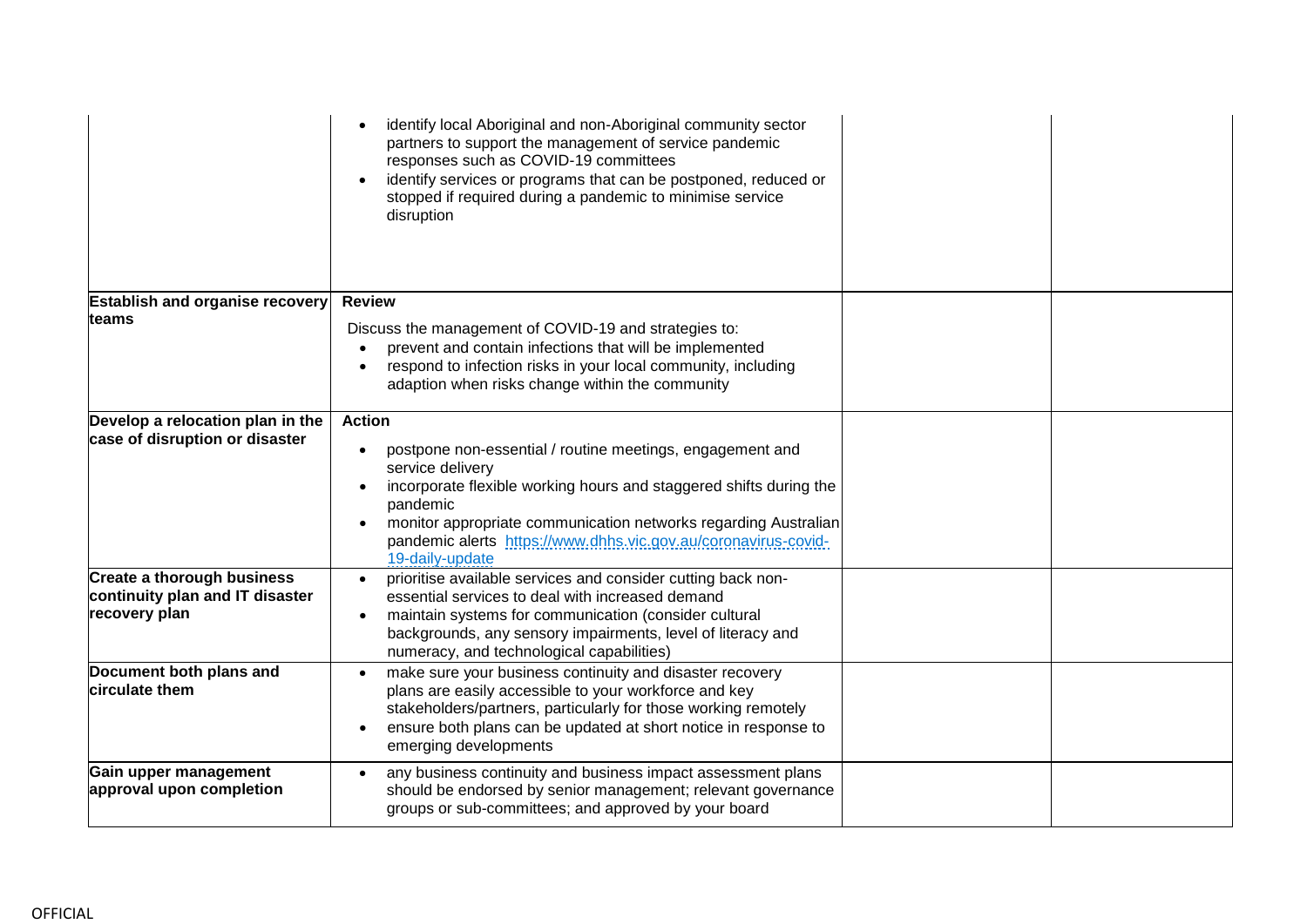| <b>Implementation</b><br><b>Testing and exercises</b>                                |                                                                                                                                                                                                                                                                                                                                                                           |             |            |
|--------------------------------------------------------------------------------------|---------------------------------------------------------------------------------------------------------------------------------------------------------------------------------------------------------------------------------------------------------------------------------------------------------------------------------------------------------------------------|-------------|------------|
| <b>Action</b>                                                                        | <b>Details</b>                                                                                                                                                                                                                                                                                                                                                            | <b>When</b> | <b>Who</b> |
| <b>Test your business continuity</b><br>plan                                         | review the business continuity plan, obtain feedback and discuss<br>pertinent issues with your workforce and board                                                                                                                                                                                                                                                        |             |            |
| Engage in exercises to ensure<br>the business continuity plan<br>works successfully  | meet regularly to discuss updates and ensure the workforce are<br>aware of the business continuity plan<br>identify challenges or opportunities for operational improvement or<br>workforce reallocation                                                                                                                                                                  |             |            |
| Update the business continuity<br>plan as needed based on the<br>tests and exercises | update the business continuity plan and consider whether the<br>measures are appropriate to the level of response required?<br>Should they be scaled up or down?<br>develop processes for updating the business continuity plan<br>including staff responsibilities, monitor external developments and<br>assess the effectiveness of business continuity plan activities |             |            |